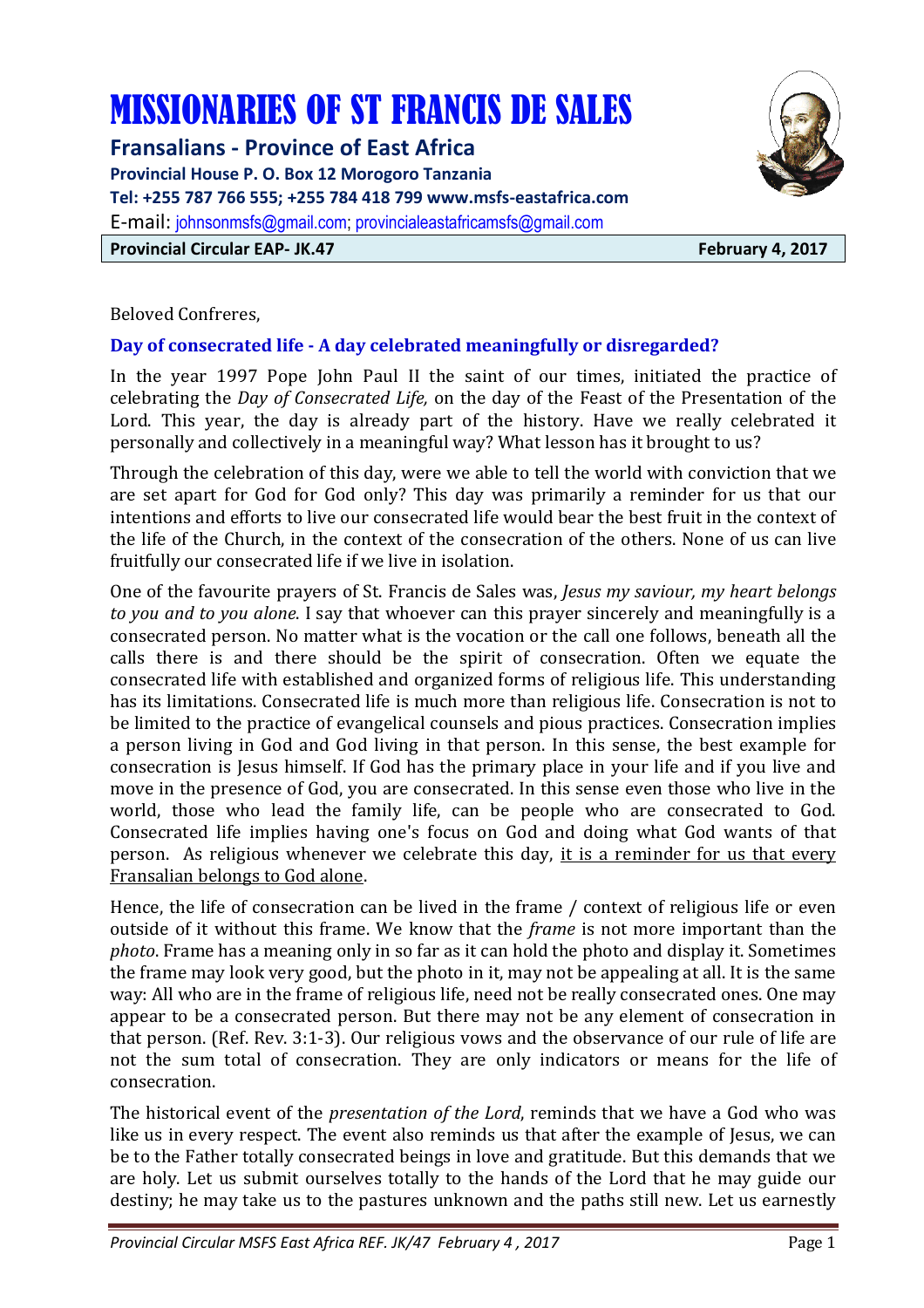pray that every one of us would grow more and more in deep love for the Lord enabling us to be totally consecrated persons emanating the joy and peace of our *Being in the Lord and the Lord being in us.* 

#### **Appointments**

**Fr. Danda Aristides MSFS** is appointed to the MSFS Community Mlolongo- Katani and is appointed as the Assistant Manager of the SFS Integrated Primary School Katani, Kenya with effect from February 18, 2017. He will render services at the St. Joseph's Parish Mlolongo.

**Fr. Karottukambadathil Jobin MSFS** is appointed to MSFS Community Kashishi with effect from July 1, 2017. He is also designated to be appointed as the Assistant Parish Priest St. Francis de Sales Parish Kashishi, Archdiocese of Tabora. Until June 30, he will render his services in MSFS Community Mkuza.

#### **New Associate Members**

I am very glad to inform you that we are getting two more persons as our Associate Members to share in our Apostolate in East Africa.

**Rev. Bro. Leo Cheruvil,** a religious brother in brotherhood from the Congregation of the Society of the Brothers of St. Patrick, India. He is appointed to the MSFS Community in Iyolwa and he will be rendering his service mainly in the apostolate of education.

**Rev. Fr. Stephen Nadakuzhackal**, a diocesan priest from the Catholic Diocese of Srikakulam, India. He is expected to arrive in Tanzania in a couple of months. His appointment will be announced later.

We extend to both of them a warm welcome and fruitful ministry in East Africa.

#### **New MSFS Community in Katani**

With effect from March 10, 2017 the confreres in Katani Mission would form a new community distinct from that of Mlolongo. However they will continue to assist one another in the matters of apostolate especially the pastoral works.

**Fr. Sunny Vettickal MSFS** is appointed as the Local Superior of this community. Our Congratulations and good wishes.

#### **Final Profession**

With the due approval from the Superior General, the following scholastics are promoted to make their final profession:

- 1. Gitono Richard Tamaro MSFS
- 2. Indumuli Francis Aloo MSFS
- 3. Musyimi Patrick Titus MSFS
- 4. Mwangi Kenneth Maina MSFS
- 5. Mwovi Francis Kyule MSFS
- 6. Nabende Simon Peter MSFS
- 7. Pendanath Martin John MSFS

Brothers Gitono Richard Tamaro and Indumuli Francis Aloo will make their final profession on February 9, 2017 at MSFS Scholasticate, La Feuillette, Yaounde, Cameroon.

All the others will make the final profession on March 4, 2017 at MSFS Scholasticate, Kola, Morogoro, Tanzania.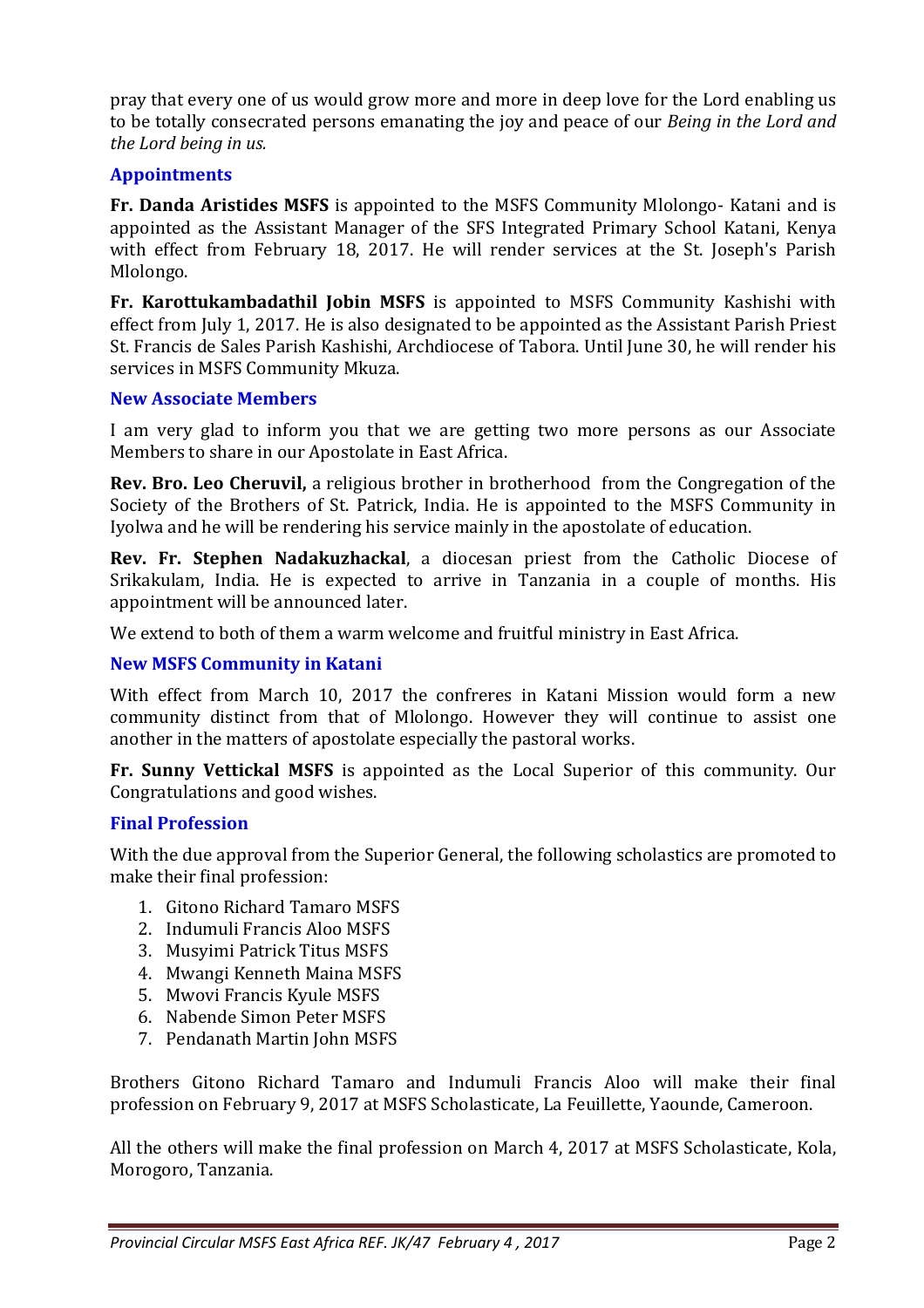Let us accompany these young brothers of ours with our sincere prayers. When possible I request you also to join them in these sacred moments in their lives as well as in the history of our congregation.

#### **Prayers Requested**

#### **For the departed ones**

- **Fr. Simon Rodrigues MSFS** of Pune Province, was called to eternal life on January 17, 2017. He was 62 years old.
- **Fr. Camille MEYNET MSFS** of Franco-Swiss Province, was called to eternal life on January 23, 2017. He was 82 years old.
- **Fr. George Nellikunnel MSFS** of Vizag Province, was called to eternal life on January 26, 2017. He was 97 years old.
- **Fr. Zacharias Mannukuzhumpil MSFS** of Vizag Province, was called to eternal life on January 26, 2017. He was 93 years old.
- **Fr. Velamparambil Ephrem MSFS** of Vizag Province, was called to eternal life on January 29, 2017. He was 79years old.
- o **Rev. Sr. Clare Maruthomalayil CSN, the paternal** aunty of our confrere Fr. Joby Maruthomalayil, was called to eternal life on December 28, 2016.

*May the souls of all the faithful departed through the mercy of God Rest in Peace! Amen.* 

*May I request all those who have not fulfilled the suffrages to do the same at the earliest (ref. Const. No. 118; General Directory No 98).* 

#### **The Process of consultation in preparation for the appointment of the new Provincial**

As the term of office for me as the Provincial is getting over on July 14, 2017, our Superior General has instructed me to initiate the process of consultation. The ballots and the list will reach you in most cases by hand post from March 5, 2017. Meanwhile I will send a document from Superior General that needs much careful attention and study - regarding the whole "discernment process".

# **Pilgrimage to the Holy Land**

From January 16 to February 6, 2017, **Fr. Stephen Ubadesi** and **Fr. Reji Pendanath** are in Holy Land attending the renewal program and making the pilgrimage. As they pray for us in the holy places, let pray for them as well as those who facilitated this program.

# **Father Peter Mermier School Dumila**

In this year of re-opening of the Cause of our holy founder **Servant of God Fr. Peter Mary Mermier**, we have initiated the new educational project in Dumila under his patronage. The pre-primary section of the school is now functioning in the parish hall. The Pre-Primary section was opened by **Rev. Fr. Benny Koottanal MSFS** the Provincial of the South West India Province and was blessed by Fr. Johnson Kallidukil MSFS on January 27, 2017. We wish Fr. Joseph Poikunnel MSFS the Manager and the community members, all the blessings, very specially through the powerful intercession of Fr. Mermier.

# **MSFS 20th General Chapter**

Our Superior General Rev. Fr. Abraham Vettuvelil MSFS has convoked the 20th General Chapter of our Congregation to be held from February 1 to February 13, 2017. The theme: **MSFS, Wake up to the Basics**. The venue will be the MSFS Provincial House North East